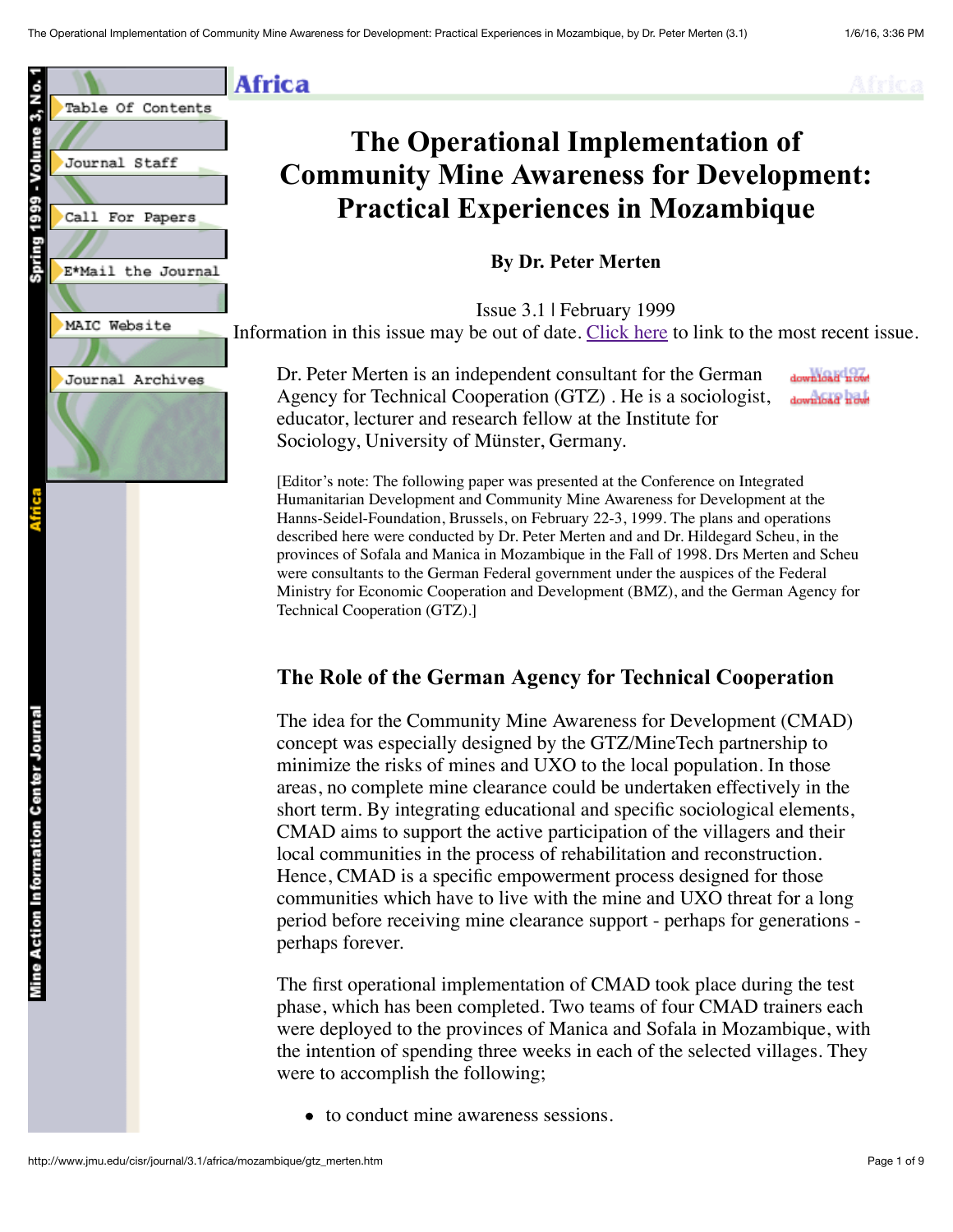- to establish a reporting system on mines and UXO found.
- to train two villagers to act as CMAD community facilitators.

All three activities were to be combined into one process.

On the 19<sup>th</sup> of October 1998, the teams were dispatched from Harare in Zimbabwe, one to Sofala and one to Manica, Mozambique. The teams consisted of both Zimbabweans and Mozambicans. I accompanied them into the field until early December 1998. The CMAD trainers were, with only one



Members of a village participate in the creation of a communal map

exception, demobilized soldiers who have now become experts in demining. Their task within CMAD was to communicate with the local population. This is a civilian task and not a military one, and it demands numerous educational and social skills. My goal was to oversee these activities.

By the end of 1998, three villages in Manica: Dombe, Ntongwe Muthakati (Máquina), and Pindanganga; and four in Sofala: Dimba, Inhataka, Santa Fé, and Inhaminga were included in the plan. The five criteria for the selection of these villages were:

- There must be a mine threat in the area.
- There should be no plans for demining in the next two years.
- The partner and GTZ should have plans for development activities in the area.
- There must be a community.
- The partner, GTZ, the administration, police and local authorities must all agree on the need for local CMAD activities.

## **Presentation and Establishment of Community Mine Awarness for Development to the local** *Régulo* **and to the Community**

A couple of days before the CMAD team takes up its work in a new target village, it introduces itself to the local *régulo*. The régulo is the traditional village headman. The Sena population dominates the project area in Sofala. In Manica, the Ndau population dominates the project area. Both societies are traditionally organized hierarchically, with a considerable amount of social and political power in the hands of that official. He, or in some cases she, is elected from among the eldest members of the locally dominant tribal family.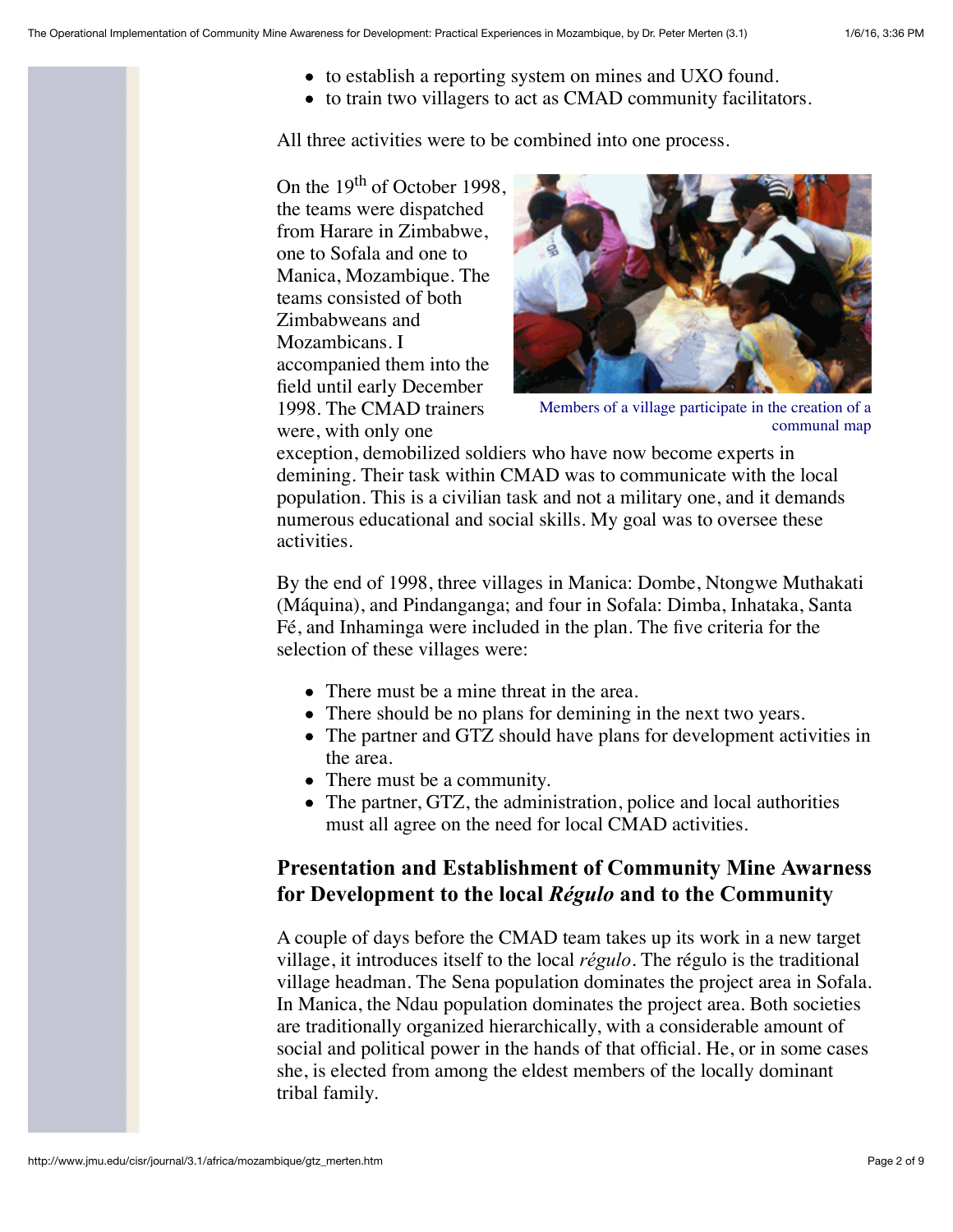The régulo is the highest local judge, and at the same time the highest local representative of the traditional religion. The belief in Mungu and in the power of the souls and the spirit of the dead (mizimu) is still very vivid among the local populations, even though there are numerous Christian missions in the area.

The CMAD must team introduce itself formerly to the local régulo, because it needs to work in his village for the next three weeks. To be successful, CMAD needs to be welcomed by him. To achieve this, the CMAD team spends as much time as necessary to get to know him, his village, the villagers and their problems; and to present all arguments which will help receive his support and convince him of the importance of CMAD in his village. So far, every single régulo, who has been contacted by CMAD, has agreed to welcome CMAD into his village, sometimes as quickly as the second day of meetings. After decades of war, confidence is not generated quickly in this part of Africa.

During the presentation of the approach and the concept of CMAD to the local régulo, the CMAD team will ask him to call for a village meeting in the near future. Only the régulo is entitled to call for such a meeting.

During that meeting, we will ask him to nominate two well respected villagers, one male and one female, to be trained by the CMAD team to act as future CMAD community facilitators. They must be volunteers, and they need to have the time to spend 2-weeks in a full time training course with the CMAD trainers.

Shortly after the presentation to the régulo, and possibly before the day of the village meeting, the CMAD team establishes its camp in the village, hopefully, near other local communication centres like the school, the shops, or the church. This rather exposed location of the CMAD camp helps to bing CMAD into all the villagers' minds.

The village meeting where CMAD is publicly presented to the whole community is usually conducted on a Sunday. The local population in the CMAD project area often is living decentralized and scattered. This means that many community members have to walk long distances before they reach the place of the village meeting, in many cases some 5 kilometers. A village meeting is traditionally a formal act. Participation of all



A local woman's league official warns children of the dangers of landmines and UXO in their area

adults (that is of everyone who is married or widowed) is compulsory. Therefore, a village meeting is traditionally only conducted when a very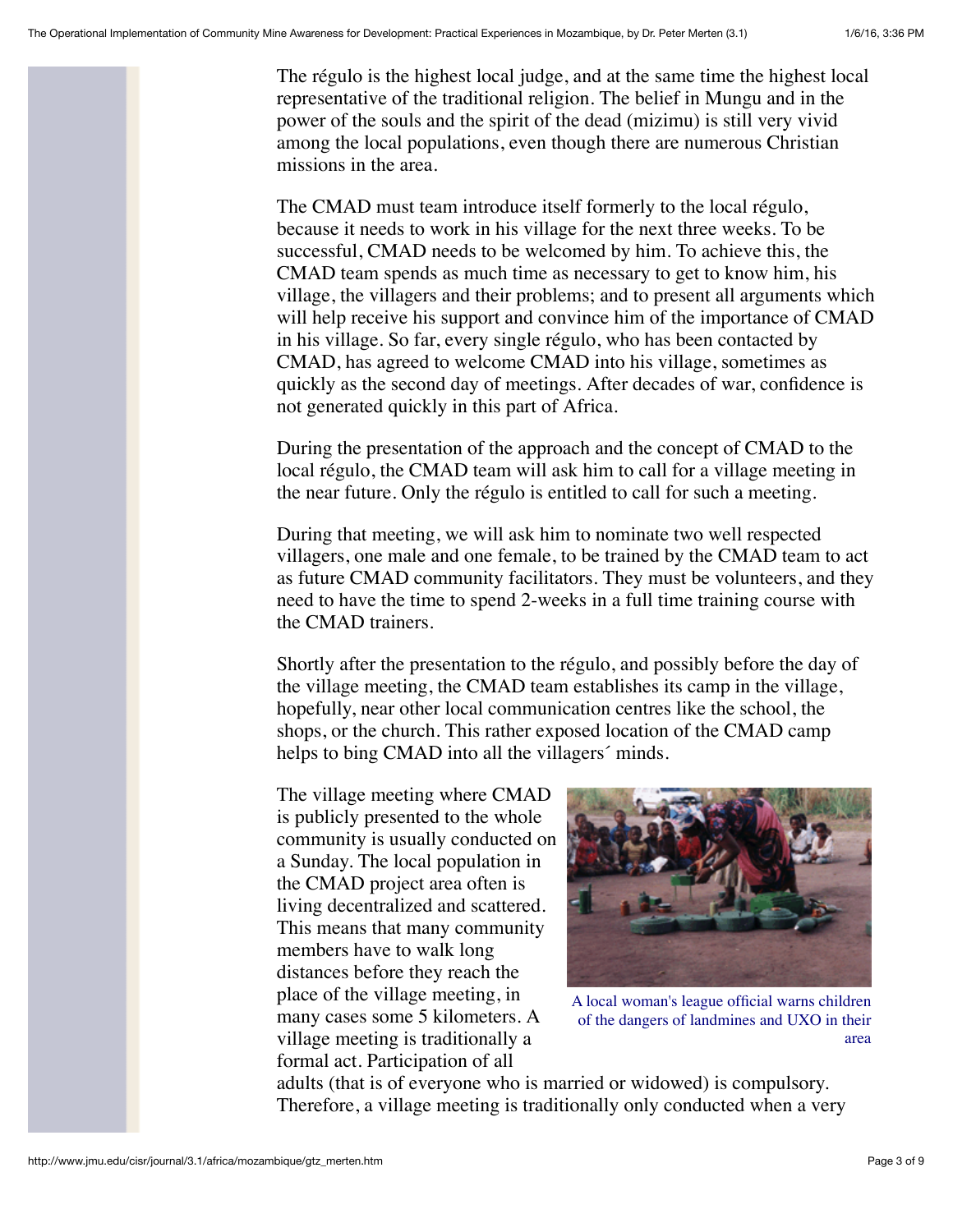important decision concerning the community is negotiated. It is quite different in its character to any meeting where people gather together voluntarily for a village festivity. In its campaign to inform and to mobilize villagers, CMAD is using the instrument "village meeting" carefully and not too often, in order to avoid annoying them. The awareness sessions are often organized as *festivities* rather than village *meetings*.

However, at least *one* CMAD village meeting is necessary in order to present CMAD to the whole village, and to have an open discussion about the choice of the two villagers who are to be nominated as future community facilitators. They must be respected and accepted by the whole community.

#### **Community Mine Awareness Sessions**

Right from the beginning of their training, the future community facilitators take part in all the activities undertaken by the CMAD trainers to inform and to mobilize their community. The local population is quite aware of the fact that there is a mine and UXO threat. However, in too many cases, the local knowledge about the dangers and risks of mines and UXO is insufficient:

- *All* mines and UXO are dangerous, even "the very tiny ones" and even those, which are regarded as "harmless" by some villagers or the others!
- There are certain locations in or near the village, and certain situations, where mines and UXO are more likely to occur and to be found. These locations and situations are most dangerous!
- There are dozens of different types of mines and UXO. Whenever there is any doubt about an item which has been found, it must be regarded as a potential mine!
- Mines and UXO's which have been found must never be touched! Under no circumstances must villagers try to destroy them themselves!
- The location where a mine or a UXO has been found must be marked properly! Information to the neighbors of that location and to the local authorities helps to secure the location provisionally!
- The mines and UXO, which have been found in the village or nearby, must be reported to the EOD team, with a sketch indicating the exact location, so that these explosives can be easily found and destroyed!

CMAD trainers use any available opportunity to create mine awareness for development among the local population. Awareness sessions take place whenever and wherever local people meet in numbers: at the health post or the hospital, at church, at the shopping centre, or at school. These awareness sessions usually take 30 to 60 minutes, depending on the mood of the local participants. Wherever they conduct the session, the CMAD trainers involve the respective hosts as intensively as possible (the doctors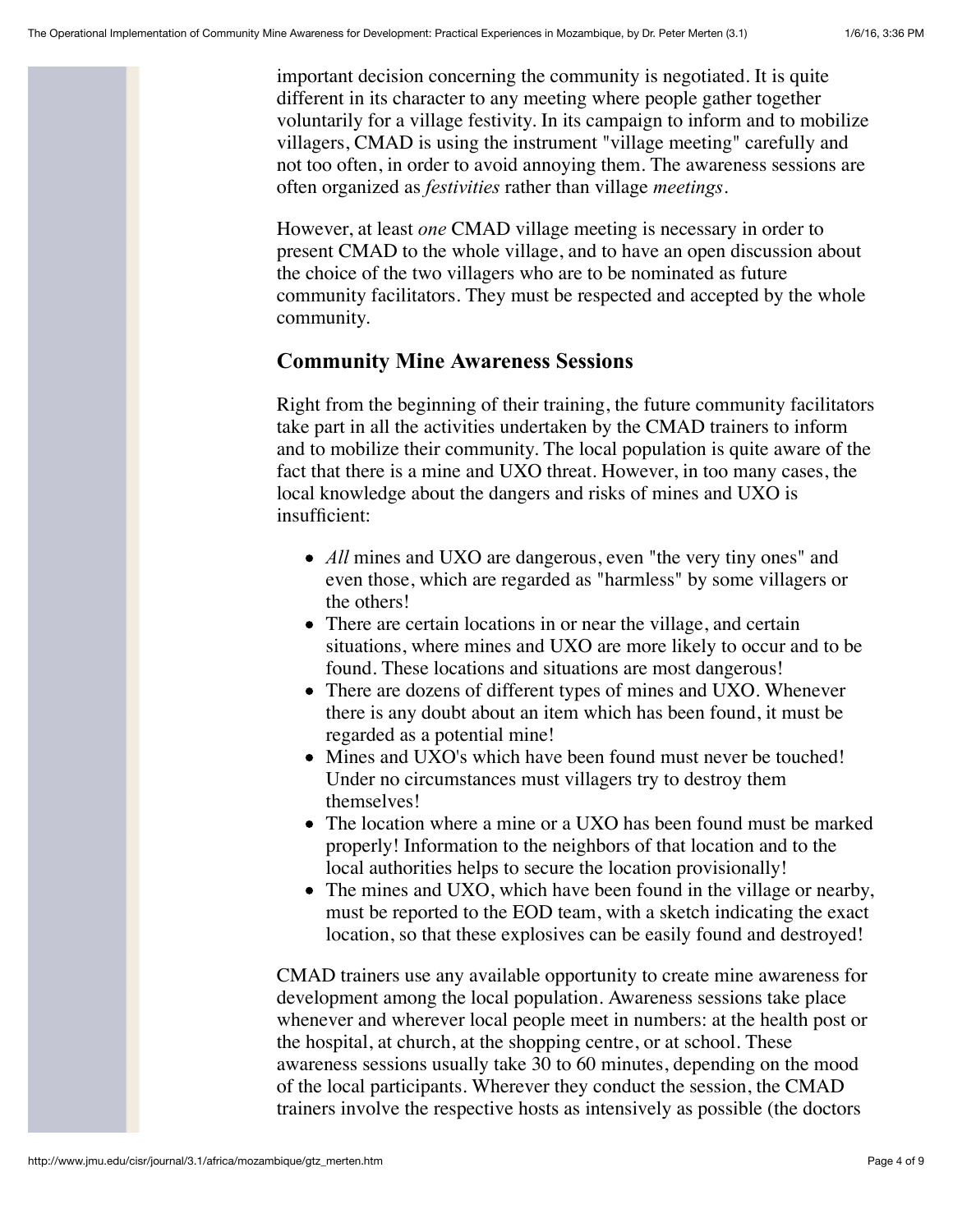and nurses, the priest, the teachers etc.), so that these people can and will conduct future CMAD awareness sessions on their own and, if necessary, with assistance by the local CMAD community facilitators.

When conducting the awareness sessions, the CMAD team uses a wide spectrum of methods and of locally adapted training aids: *visual aids* such as posters and wooden models of mines and UXO, the *traditional drum* (ngoma) and *songs*, *theatre* and *roll plays*, *participatory communal mapping* and more.

CMAD *posters* have been elaborated with the assistance of a local expert on visual aids and of the villagers themselves; they are presently being tested. They illustrate some of the most important rules of conduct concerning mines and UXO. The *wooden models*, life-size and in original colors, make it clear what mines and UXO look like, even to those among the villagers who are not accustomed to 2-dimensional pictures. The *traditional drum* calls the people together, and the *songs* are educative and entertaining at the same time. They are sung in the local languages, some of them are composed by the CMAD trainers, others are based on melodies, which are well-known.

The CMAD trainers and their local trainees perform *plays* or *sketches* for the villagers. They generate many ideas to engage the public, such as roleplays, where villagers themselves become the actors.

*Participatory communal mapping* is done on the ground, building a model of the village, or, drawing a sketch on paper to be hung on the wall. This helps in gathering locally available information about possible locations of mines and UXO. This will help identify dangerous zones in the village and nearby. It also facilitates the understanding of the local situation, the village and the villager's problems.

There is a reluctance on the part of the local inhabitants to speak up about their knowledge of mines. Many people hesitate to report their knowledge to anyone. Not too long ago, such knowledge has been regarded as a military secret in Mozambique, and not every single villager is sure whether this has really changed. Some of them are afraid that if they report a mine to anyone, they might be asked to bring the mine along, or they might be asked how they came to know about it. Some of the villagers even ask for money to report mines. Others are afraid of bureaucracy. They have to be assured that it is the right thing to report any mine or UXO found to the CMAD community facilitators of their own village. Therefore we ask no sensitive questions, making it clear than no one will have to touch the mind and, of course, nobody will get money for reporting the mine.

## **The Community Mine Awareness Development Community Facilitators Training: a Work and Knowledge Program**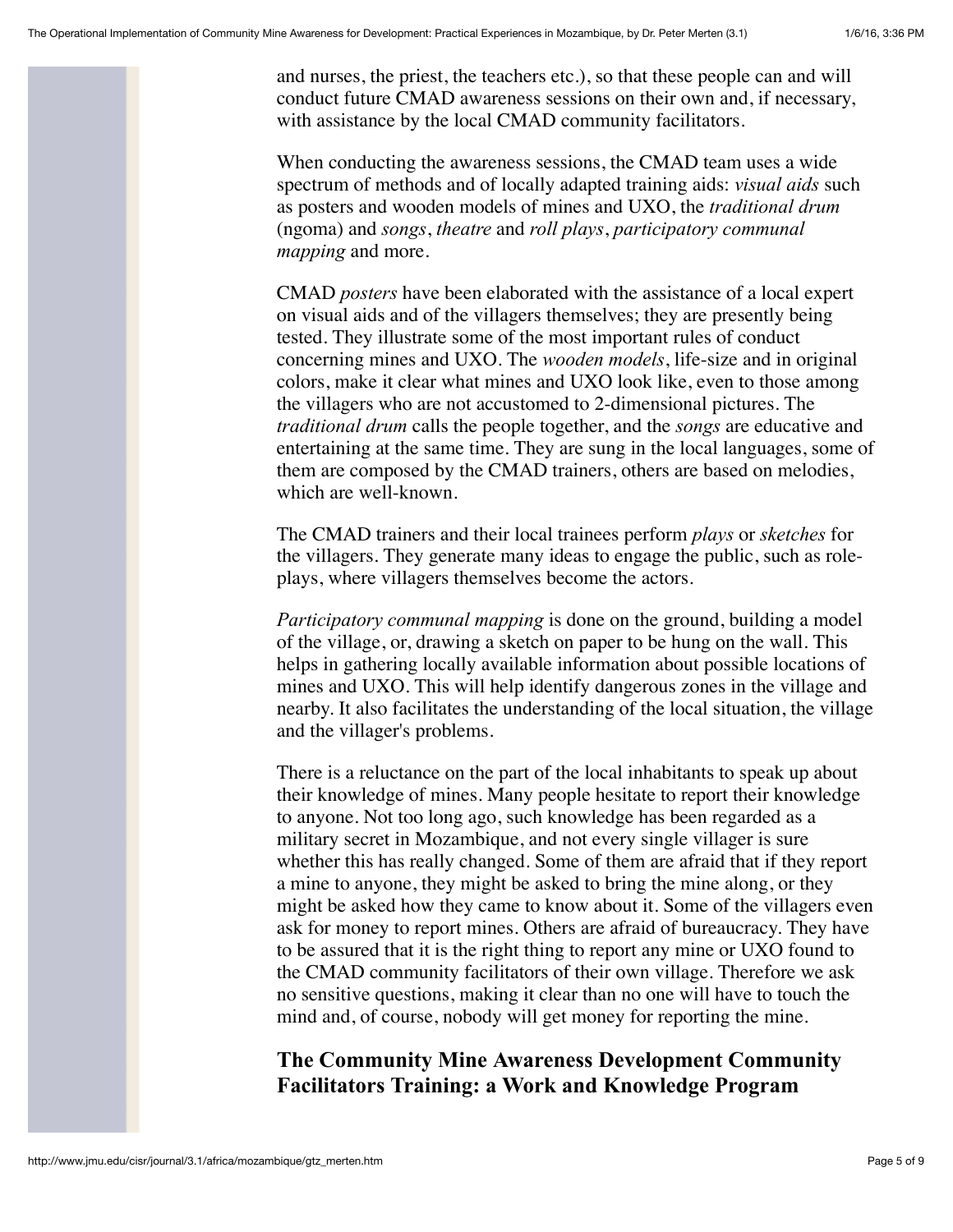The training of the future CMAD community facilitators combines modern knowledge about education and communication with the fundamental elements of local, traditional education and communication. The Tanzanian educationalist Ibrahim Athumani characterizes the five elements of traditional training in East Africa as follows:

- There are no professional teachers. Elder and more experienced people pass their knowledge and their skills to the others.
- There are no schools and no classes. The best classrooms are those places where the specific knowledge is usually being practiced.
- There is hardly any theory.
- Due to illiteracy, everything, which is important to be learned, has to be repeated again and again to stay in future memory.
- There are real work-and-knowledge programs.

Within the CMAD work-and-knowledge programme, the on-the-job training of the future community facilitators is combined with a more lesson-like training through the CMAD trainers in the camp. Here, trainers and trainees work on participatory approaches, the very specific possibilities of CMAD as a process in the community, and on possibilities of rehabilitation and reconstruction and empowerment of the local community. Along with this, the community facilitators learn to identify mines and UXO. It is important to mark the locations where mines and UXO were discovered, to further secure these locations through information to the neighbours and authotities, and to draw sketches which facilitate the work done by the EOD team to facilitate the destruction and responsible clearance of the mines and UXO. Locally made mine/UXO markings will not last indefinitely. EOD action, as a result of information passed on from CMAD community facilitators, will encourage a continuation of reporting from the locals. Through their integration into the day-to-day awareness creation done by the CMAD trainers, the CMAD facilitators learn how to continue awareness sessions in the village again and again.

## **First Results of Community Mine Awarness Development**

After the first phase of the program the people in villages where CMAD is established should:

- know the risks of mines and UXO.
- know how to minimize these risks.
- know how to report the mines and UXO, which they find to the local CMAD community facilitators.

The CMAD community facilitators will have:

- marked the locations of mines and UXO which are reported to them.
- informed the neighbors and the local authorities about these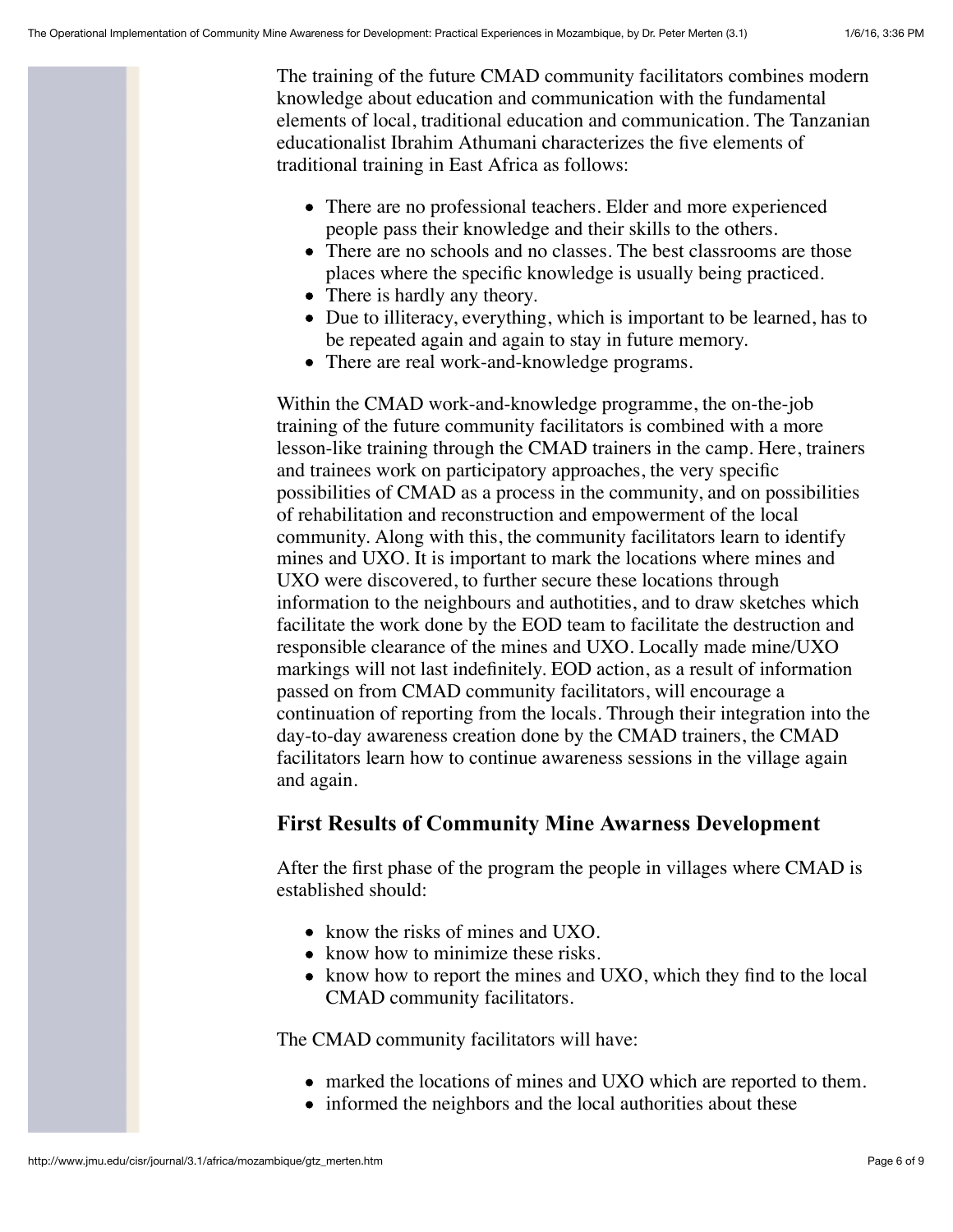locations.

- produced reports, with sketches indicating the exact locations of those mines and UXO, and give these reports to the EOD team, so that the mines and UXO can be destroyed easily.
- continued to conduct awareness sessions in their community.
- prepared to support local rehabilitation and reconstruction activities, basing on self-help and aiming at community development.

The local population´s acceptance has been high. All régulos which have been contacted so far support CMAD in their village, propose suitable CMAD community facilitators, and call for CMAD village meetings. The villagers participate and support their local CMAD facilitators. In none of the villages has it been difficult to find suitable candidates for the training. It is evident that the knowledge about the mine and UXO threat and about the ways to minimize the risks is growing considerably among the local populations. Life is becoming safer for the villagers.

The following figures have been collated from the on-going CMAD activities in Sofala and Manica, Mozambique. They show that reports on mines and UXO continue to come in, even weeks after the completion of CMAD, and after the CMAD trainer team has left the village. These are the average figures from the six villages where CMAD started in 1998: six reports are done when the CMAD teams arrives; three reports per week are submitted during the presence of the trainers in the village. After the trainers leave, the number of weekly reports rises to six per week then slowly decreases.

In the village of Dombe, in Manica Province, 27 locations of mines and UXO have been reported after the introduction of CMAD (between October and December 1998) – in Dimba in Sofala there were 35 reported. At some of these locations there were more than just one incident– up to 14. With all these very detailed reports, mine clearance, and EOD, are becoming easier.

## **Specific Circumstances which Facilitate the Positive Results of Community Mine Awareness Development in Mozambique:**

- the quality of the African staff engaged in CMAD, especially the trainers, and the positive image of GTZ and MineTech in the project area
- the positive image of GTZ and MineTech in the project area
- the condition and co-operation with the national partner, the National Committee for Demining (CND), and the support of the administration
- the local population's high motivation for peace, rehabilitation and reconstruction, and the most favorable political and economic frameconditions on the national level
- favorable political and economic frame-conditions on the national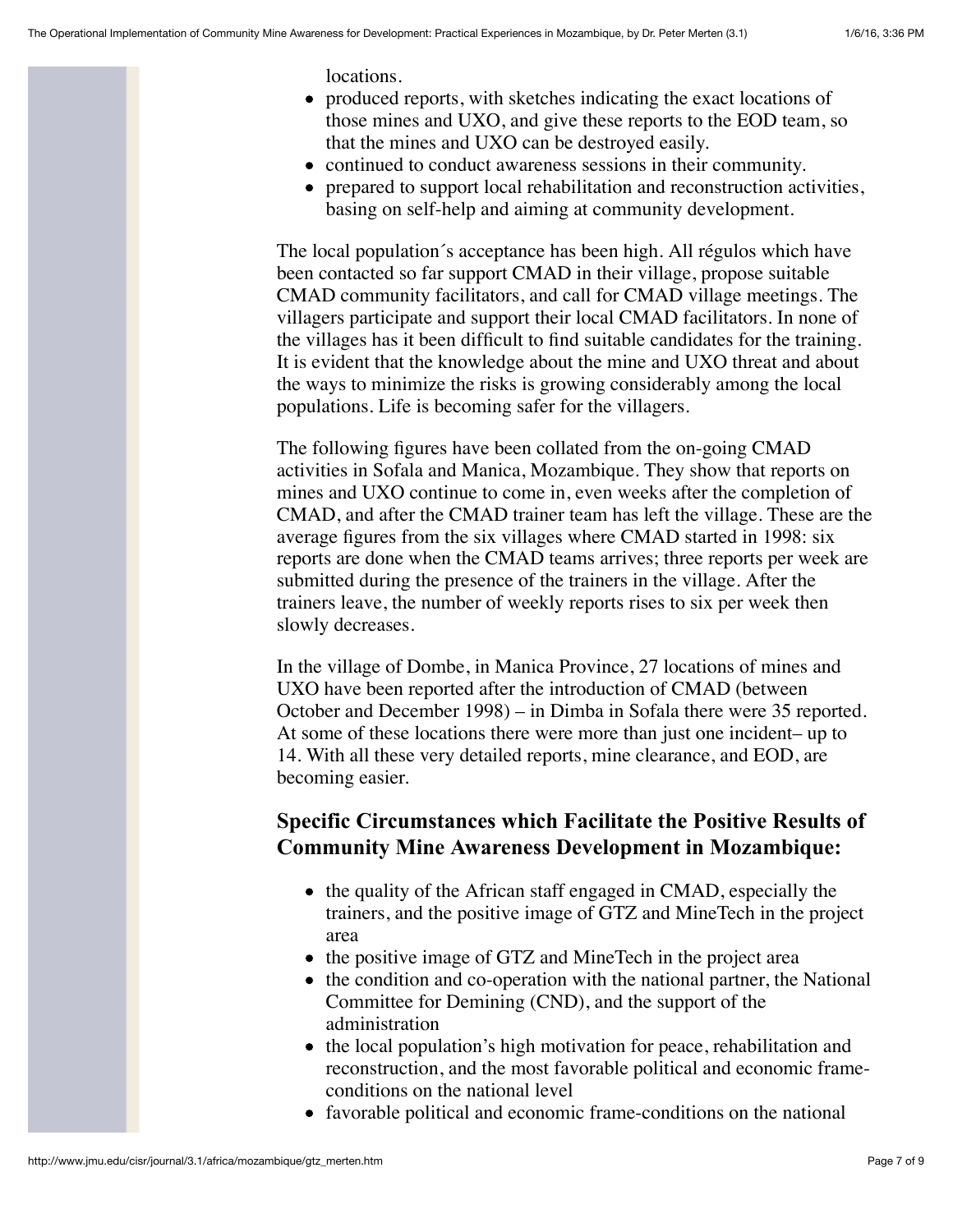level.

The CMAD trainers which are employed by MineTech are highly qualified, well motivated, and specifically prepared for their job. They are well acquainted with life in rural areas and with the problems of common people. They know how to communicate with the local population, and they are flexible enough to respond to the specific situation in each and every village and in each and every training course.

The individual profiles of the local trainees differ from case to case. Half of the trainees are males, half are females. All of the females are unmarried; some are young and active, under "personal development pressure", open to communication and eager to attain independence. Some are elderly widows, often quite traditional, and conservative, with influence among their neighbours and families. So far all of the female trainees have been illiterate, whereas the average male trainee has attended school for about three years. The CMAD trainer teams provided by Mine-Tech know to adapt their CMAD introduction to every specific situation.

The partner CND is actively participating in the development of the CMAD concept and its implementation. Representatives of CND on the provincial levels (of Manica and Sofala) take part in all major planning sessions concerning the programme.

The cooperation between the CMAD team and the local communities is highly sensitive. The positive results of this cooperation create a confidence which provide a sound basis for an even more intensive future cooperation concerning the rehabilitation and reconstruction of the villages and rural areas. The CMAD community facilitators are trained and prepared to support local self-help and community development activities, and they have been eager to do this. They can also participate in rehabilitation and reconstruction programmes in their home region.

During its pilot phase, CMAD has concentrated its activities on Cheringoma District, especially its small capital, Inhaminga. Until now, some 20 villagers have been trained as CMAD community facilitators. They are well respected by their local communities, and they conduct CMAD with commitment and zeal.

In November 1998, 13 out of the 20 trainees organised themselves into a group called Partirde Chringoma. The phrase loosely translated means to start off, to share, and to participate. Their aim is to contribute to the reconstruction of Cheringoma, through self-help community projects. The members of Partir are well prepared for this job. It should not be a big problem for them to introduce CMAD to neighbouring villages, just as they have learned it with their own CMAD trainers. Seven of the members are males, seven are females. This is a higher percentage of female participation, which helps attain a high acceptance of the group by the